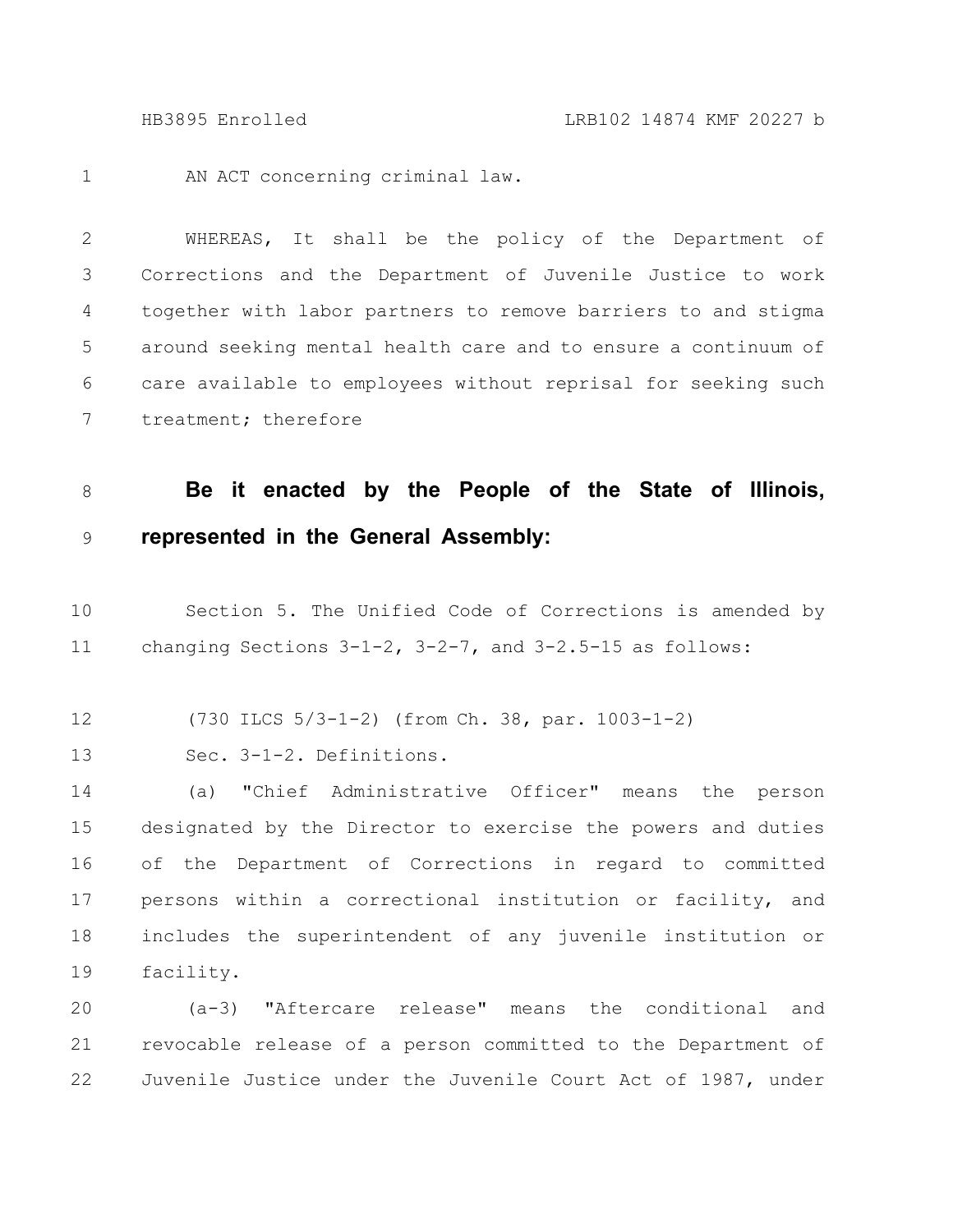HB3895 Enrolled - 2 - LRB102 14874 KMF 20227 b

the supervision of the Department of Juvenile Justice. 1

(a-5) "Sex offense" for the purposes of paragraph (16) of subsection (a) of Section 3-3-7, paragraph (10) of subsection (a) of Section 5-6-3, and paragraph (18) of subsection (c) of Section 5-6-3.1 only means: 2 3 4 5

(i) A violation of any of the following Sections of the Criminal Code of 1961 or the Criminal Code of 2012: 10-7 (aiding or abetting child abduction under Section  $10-5(b)(10)$ ,  $10-5(b)(10)$  (child luring),  $11-6$  (indecent solicitation of a child), 11-6.5 (indecent solicitation of an adult), 11-14.4 (promoting juvenile prostitution), 11-15.1 (soliciting for a juvenile prostitute), 11-17.1 (keeping a place of juvenile prostitution), 11-18.1 (patronizing a juvenile prostitute), 11-19.1 (juvenile pimping), 11-19.2 (exploitation of a child), 11-20.1 (child pornography), 11-20.1B or 11-20.3 (aggravated child pornography), 11-1.40 or 12-14.1 (predatory criminal sexual assault of a child), or 12-33 (ritualized abuse of a child). An attempt to commit any of these offenses. 6 7 8 9 10 11 12 13 14 15 16 17 18 19

(ii) A violation of any of the following Sections of the Criminal Code of 1961 or the Criminal Code of 2012: 11-1.20 or 12-13 (criminal sexual assault), 11-1.30 or 12-14 (aggravated criminal sexual assault), 11-1.60 or 12-16 (aggravated criminal sexual abuse), and subsection (a) of Section 11-1.50 or subsection (a) of Section 12-15 (criminal sexual abuse). An attempt to commit any of these 20 21 22 23 24 25 26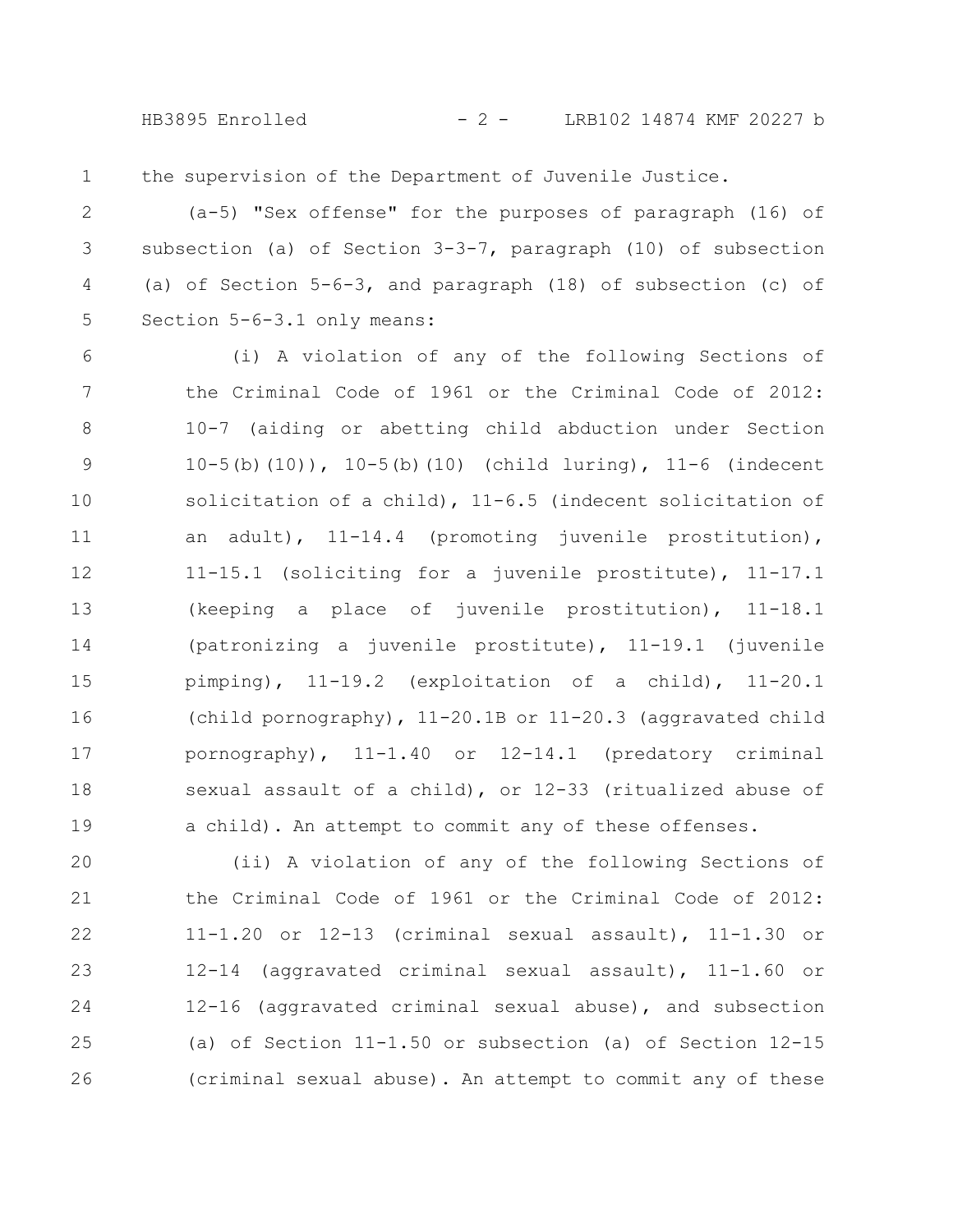offenses. 1

(iii) A violation of any of the following Sections of the Criminal Code of 1961 or the Criminal Code of 2012 when the defendant is not a parent of the victim: 10-1 (kidnapping), 10-2 (aggravated kidnapping), 10-3 (unlawful restraint), 10-3.1 (aggravated unlawful restraint). An attempt to commit any of these offenses. (iv) A violation of any former law of this State substantially equivalent to any offense listed in this subsection (a-5). An offense violating federal law or the law of another state that is substantially equivalent to any offense listed in this subsection (a-5) shall constitute a sex offense for the purpose of this subsection (a-5). A finding or adjudication as a sexually dangerous person under any federal law or law of another state that is substantially equivalent to the Sexually Dangerous Persons Act shall constitute an adjudication for a sex offense for the purposes of this subsection (a-5). 2 3 4 5 6 7 8 9 10 11 12 13 14 15 16 17 18 19 20 21

(b) "Commitment" means a judicially determined placement in the custody of the Department of Corrections on the basis of delinquency or conviction. 22 23 24

(c) "Committed person" is a person committed to the Department, however a committed person shall not be considered 25 26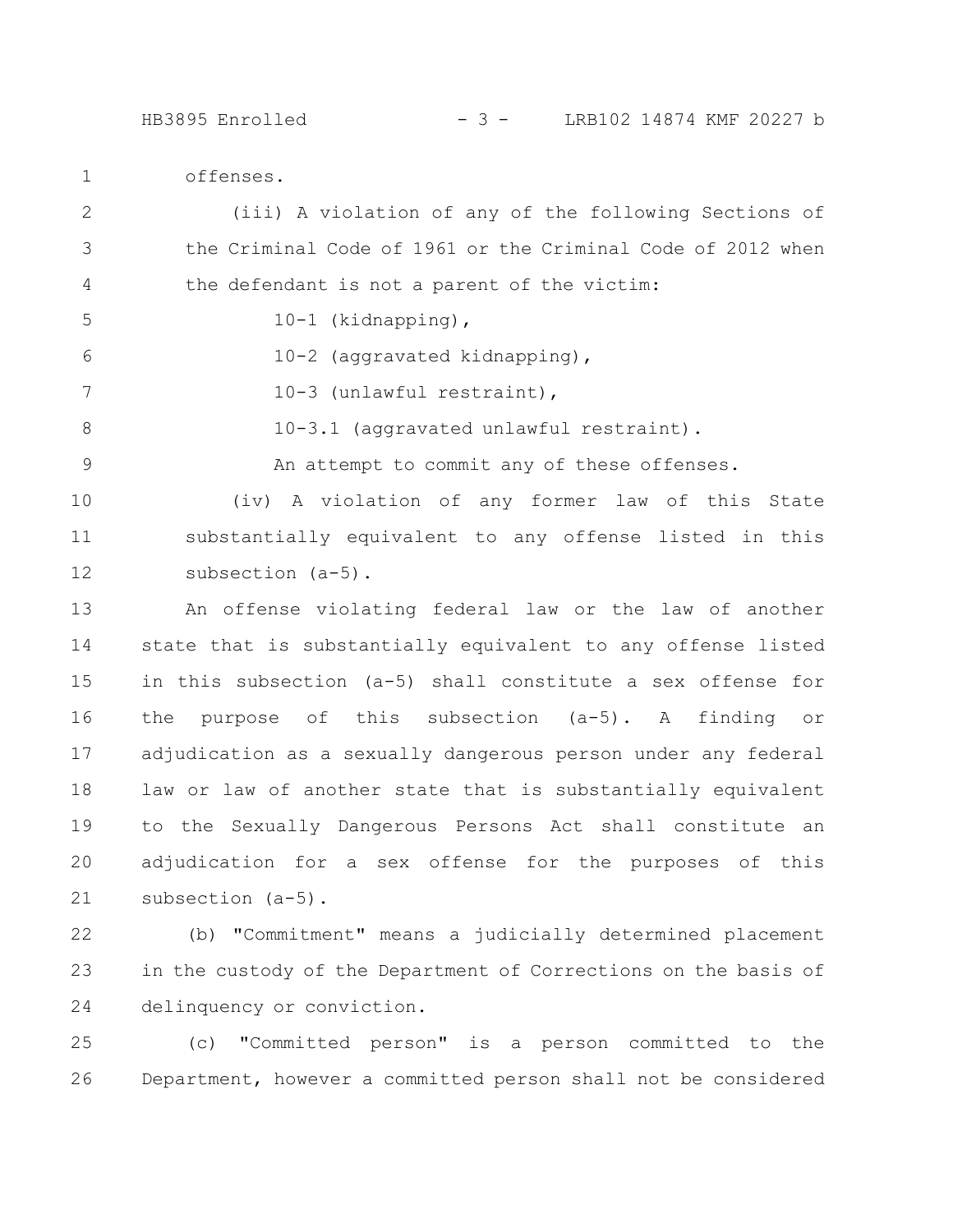HB3895 Enrolled - 4 - LRB102 14874 KMF 20227 b

to be an employee of the Department of Corrections for any purpose, including eligibility for a pension, benefits, or any other compensation or rights or privileges which may be provided to employees of the Department. 1 2 3 4

(c-5) "Computer scrub software" means any third-party added software, designed to delete information from the computer unit, the hard drive, or other software, which would eliminate and prevent discovery of browser activity, including, but not limited to, Internet history, address bar or bars, cache or caches, and/or cookies, and which would over-write files in a way so as to make previous computer activity, including, but not limited to, website access, more difficult to discover. 5 6 7 8 9 10 11 12 13

(c-10) "Content-controlled tablet" means any device that can only access visitation applications or content relating to educational or personal development. 14 15 16

(d) "Correctional institution or facility" means any building or part of a building where committed persons are kept in a secured manner. 17 18 19

(d-5) "Correctional officer" means: an employee of the Department of Corrections who has custody and control over committed persons in an adult correctional facility; or, for an employee of the Department of Juvenile Justice, direct care staff of persons committed to a juvenile facility. 20 21 22 23 24

(e) "Department" means both the Department of Corrections and the Department of Juvenile Justice of this State, unless 25 26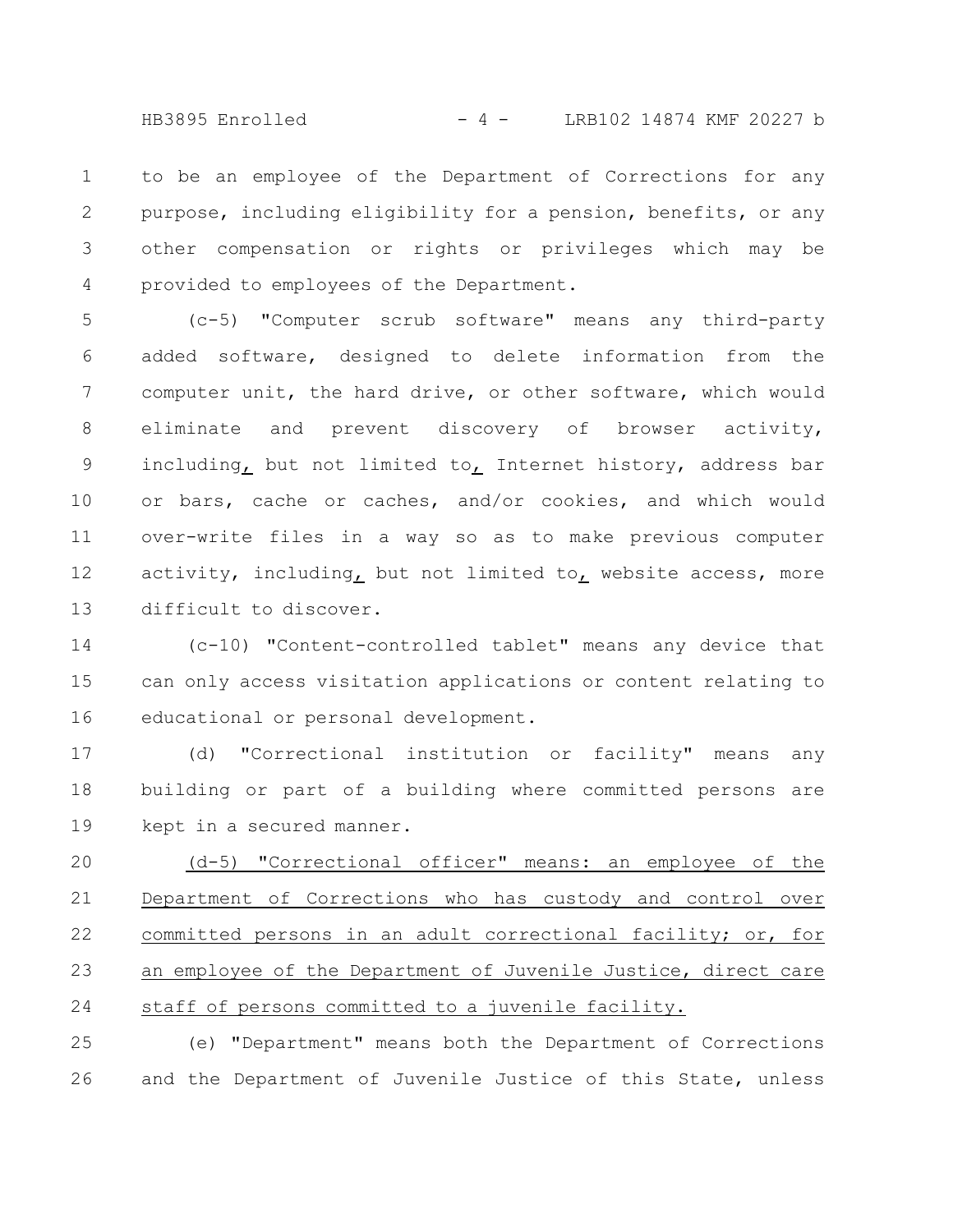HB3895 Enrolled - 5 - LRB102 14874 KMF 20227 b

the context is specific to either the Department of Corrections or the Department of Juvenile Justice. 1 2

(f) "Director" means both the Director of Corrections and the Director of Juvenile Justice, unless the context is specific to either the Director of Corrections or the Director of Juvenile Justice. 3 4 5 6

 $(f-5)$  (Blank).

7

(g) "Discharge" means the final termination of a commitment to the Department of Corrections. 8 9

(h) "Discipline" means the rules and regulations for the maintenance of order and the protection of persons and property within the institutions and facilities of the Department and their enforcement. 10 11 12 13

(i) "Escape" means the intentional and unauthorized absence of a committed person from the custody of the Department. 14 15 16

(j) "Furlough" means an authorized leave of absence from the Department of Corrections for a designated purpose and period of time. 17 18 19

(k) "Parole" means the conditional and revocable release of a person committed to the Department of Corrections under the supervision of a parole officer. 20 21 22

(l) "Prisoner Review Board" means the Board established in Section 3-3-1(a), independent of the Department, to review rules and regulations with respect to good time credits, to hear charges brought by the Department against certain 23 24 25 26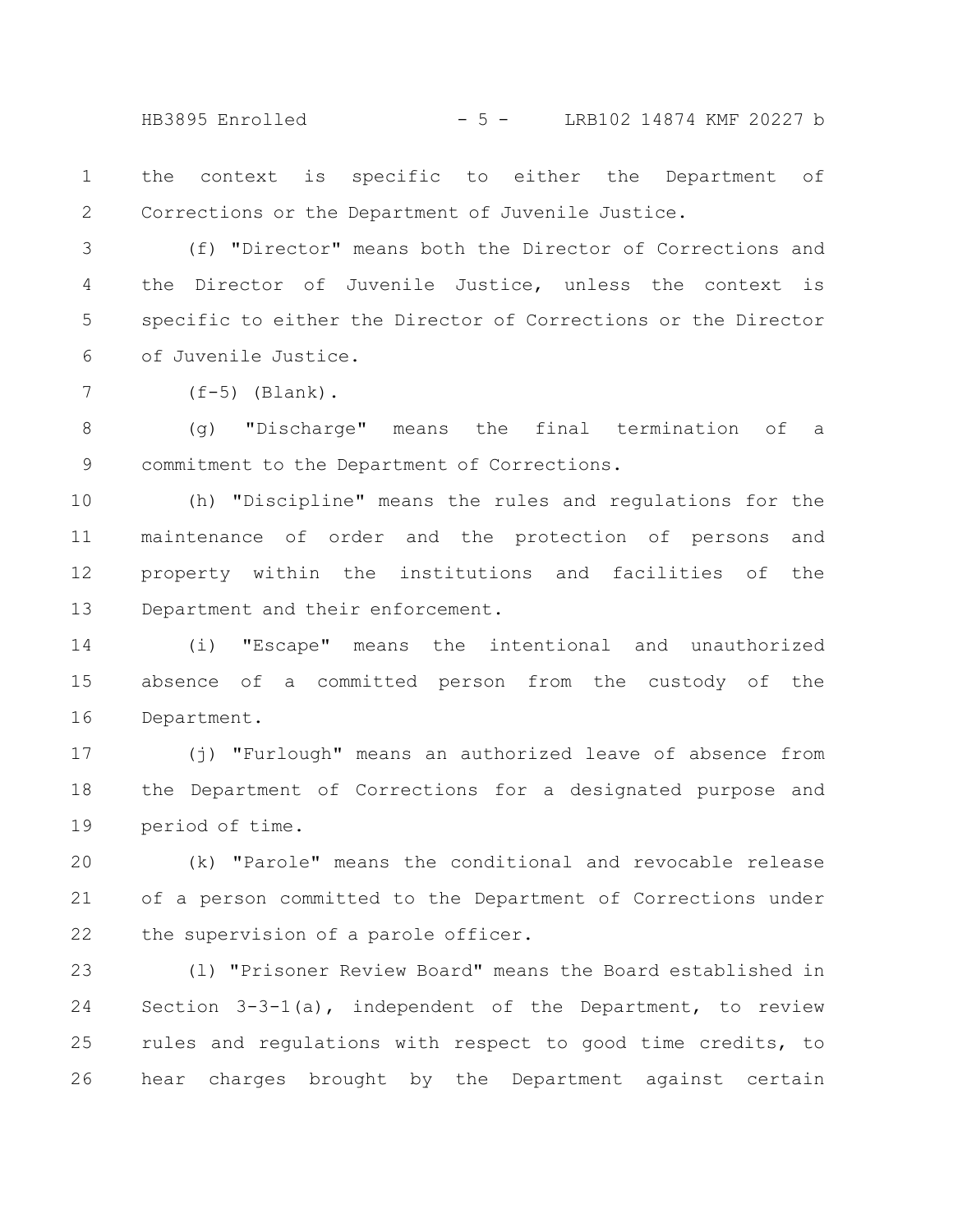HB3895 Enrolled - 6 - LRB102 14874 KMF 20227 b

prisoners alleged to have violated Department rules with respect to good time credits, to set release dates for certain prisoners sentenced under the law in effect prior to February 1, 1978 (the effective date of Public Act 80-1099) this Amendatory Act of 1977, to hear and decide the time of aftercare release for persons committed to the Department of Juvenile Justice under the Juvenile Court Act of 1987 to hear requests and make recommendations to the Governor with respect to pardon, reprieve or commutation, to set conditions for parole, aftercare release, and mandatory supervised release and determine whether violations of those conditions justify revocation of parole or release, and to assume all other functions previously exercised by the Illinois Parole and Pardon Board. 1 2 3 4 5 6 7 8 9 10 11 12 13 14

(m) Whenever medical treatment, service, counseling, or care is referred to in this Unified Code of Corrections, such term may be construed by the Department or Court, within its discretion, to include treatment, service, or counseling by a Christian Science practitioner or nursing care appropriate therewith whenever request therefor is made by a person subject to the provisions of this Code Aet. 15 16 17 18 19 20 21

(n) "Victim" shall have the meaning ascribed to it in subsection (a) of Section 3 of the Bill of Rights of Crime for Victims and Witnesses of Violent Crime Act. 22 23 24

(o) "Wrongfully imprisoned person" means a person who has been discharged from a prison of this State and has received: 25 26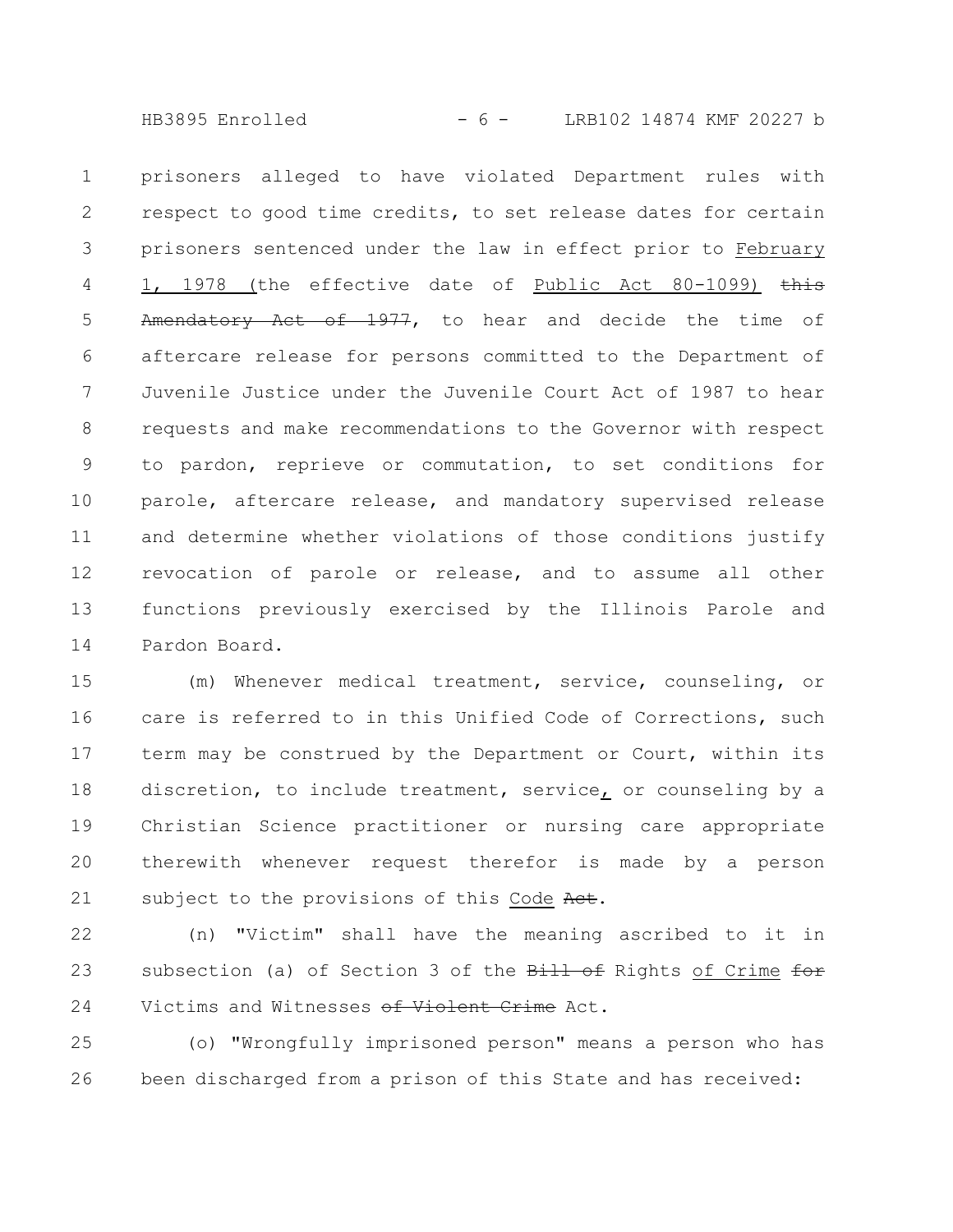HB3895 Enrolled - 7 - LRB102 14874 KMF 20227 b

(1) a pardon from the Governor stating that such pardon is issued on the ground of innocence of the crime for which he or she was imprisoned; or 1 2 3

(2) a certificate of innocence from the Circuit Court as provided in Section 2-702 of the Code of Civil Procedure. 4 5 6

(Source: P.A. 100-198, eff. 1-1-18; revised 9-21-20.) 7

(730 ILCS 5/3-2-7) (from Ch. 38, par. 1003-2-7) 8

Sec. 3-2-7. Staff Training and Development. 9

(a) The Department shall train its own personnel and any personnel from local agencies by agreements under Section  $3 - 15 - 2$ . 10 11 12

(b) To develop and train its personnel, the Department may make grants in aid for academic study and training in fields related to corrections. The Department shall establish rules for the conditions and amounts of such grants. The Department may employ any person during his program of studies and may require the person to work for it on completion of his program according to the agreement entered into between the person receiving the grant and the Department. 13 14 15 16 17 18 19 20

(c) The Department shall implement a wellness program to provide employees and staff with support to address both professional and personal challenges as they relate to the correctional environment. The Department shall establish response teams to provide comprehensive support to employees 21 22 23 24 25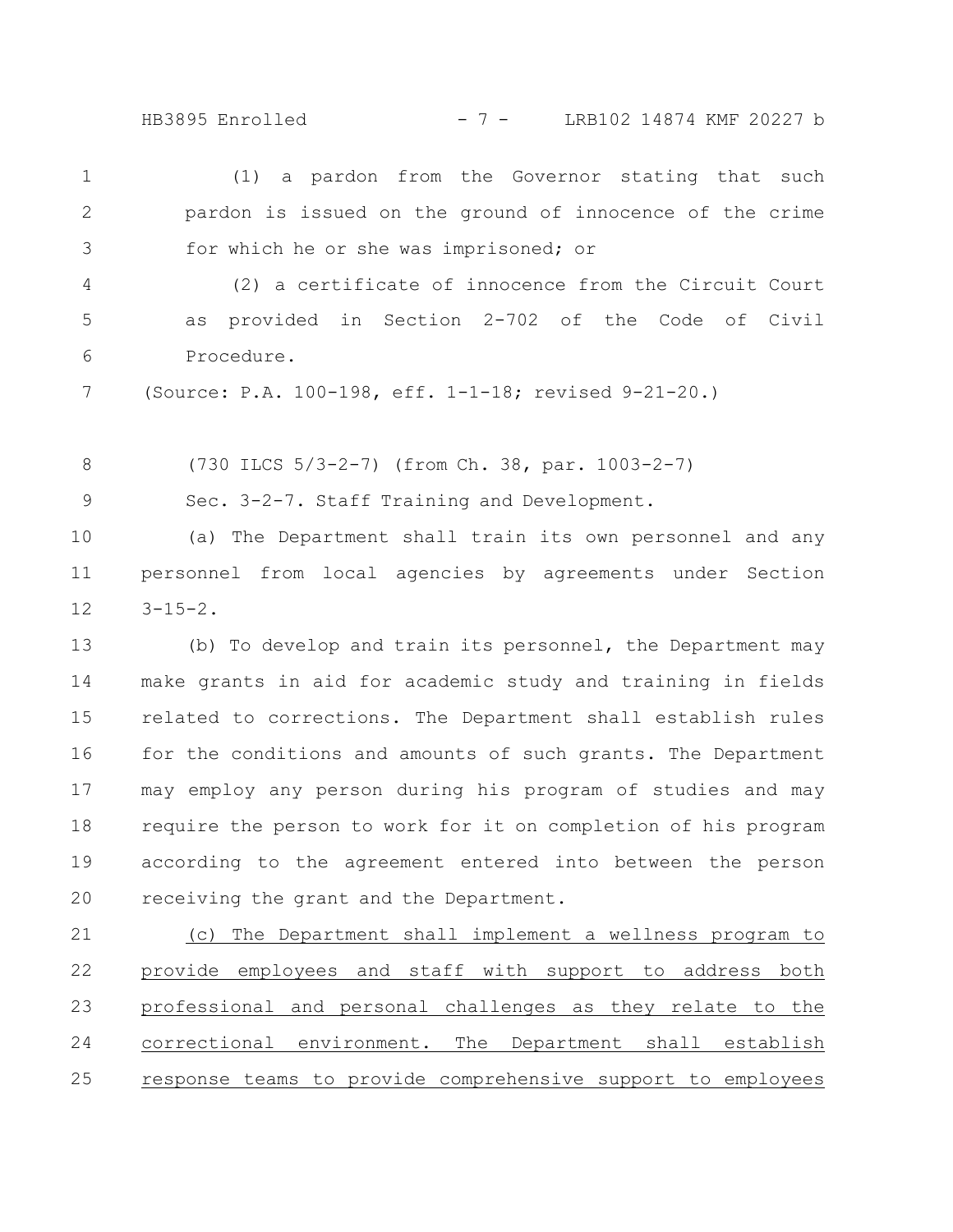HB3895 Enrolled - 8 - LRB102 14874 KMF 20227 b

| $\mathbf{1}$ | and staff affected by events that are both duty-related and  |
|--------------|--------------------------------------------------------------|
| 2            | duty-related and provide training to response team<br>not    |
| 3            | members. The wellness program shall be accessible to any     |
| 4            | Department employee, whether full-time or part-time,         |
| 5            | contractual or temporary staff and approved volunteers. The  |
| 6            | wellness program may include, but not limited to, providing  |
| 7            | information, education, referrals, peer support, debriefing, |
| 8            | and newsletters. Employee and staff access to wellness       |
| 9            | team support shall be voluntary and<br>remain<br>response    |
| 10           | confidential.                                                |
|              |                                                              |

- (Source: P.A. 77-2097.) 11
- (730 ILCS 5/3-2.5-15) 12

Sec. 3-2.5-15. Department of Juvenile Justice; assumption of duties of the Juvenile Division. 13 14

(a) The Department of Juvenile Justice shall assume the rights, powers, duties, and responsibilities of the Juvenile Division of the Department of Corrections. Personnel, books, records, property, and unencumbered appropriations pertaining to the Juvenile Division of the Department of Corrections shall be transferred to the Department of Juvenile Justice on the effective date of this amendatory Act of the 94th General Assembly. Any rights of employees or the State under the Personnel Code or any other contract or plan shall be unaffected by this transfer. 15 16 17 18 19 20 21 22 23 24

(b) Department of Juvenile Justice personnel who are hired 25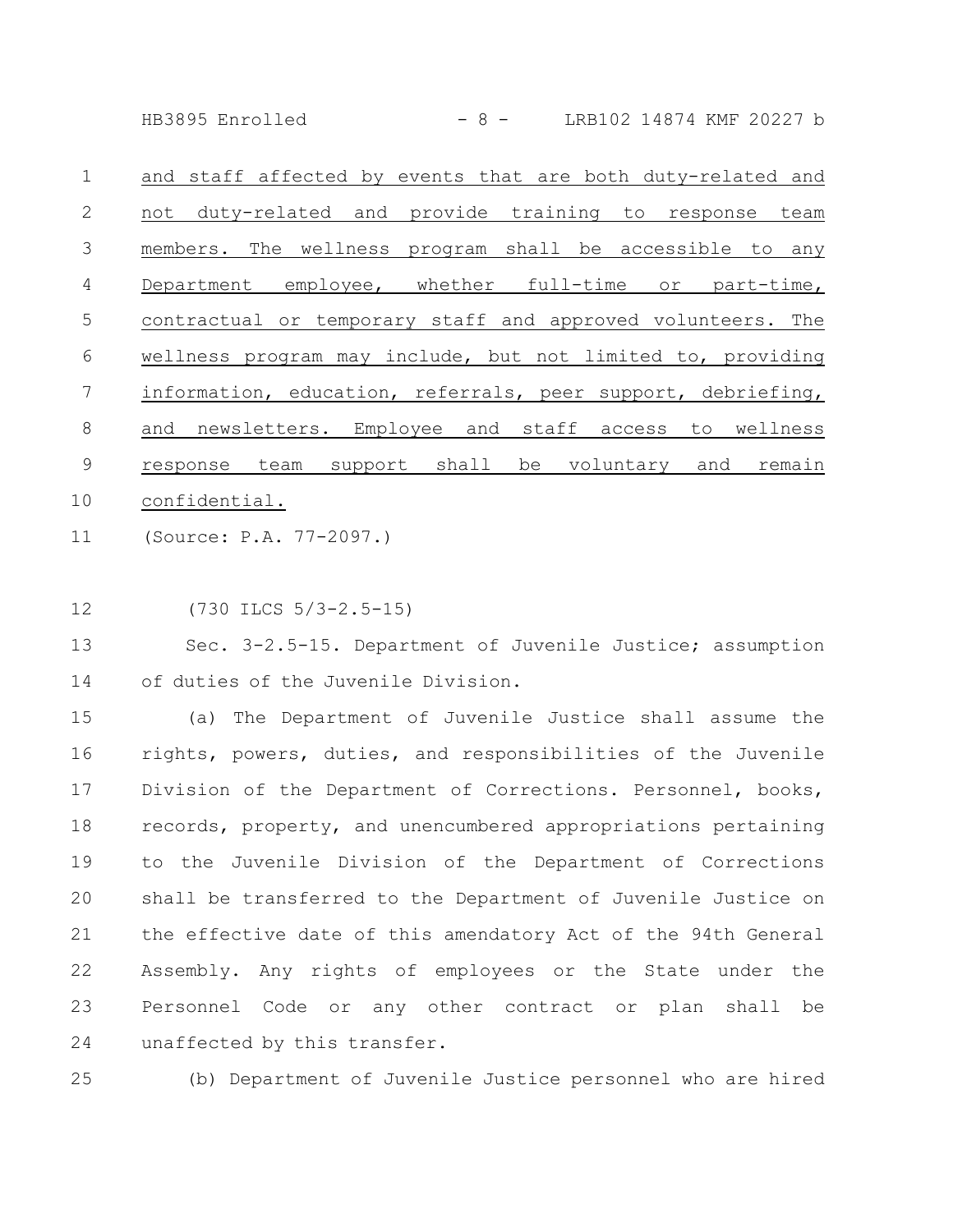HB3895 Enrolled - 9 - LRB102 14874 KMF 20227 b

by the Department on or after the effective date of this amendatory Act of the 94th General Assembly and who participate or assist in the rehabilitative and vocational training of delinquent youths, supervise the daily activities involving direct and continuing responsibility for the youth's security, welfare and development, or participate in the personal rehabilitation of delinquent youth by training, supervising, and assisting lower level personnel who perform these duties must be over the age of 21 and have any bachelor's or advanced degree from an accredited college or university. This requirement shall not apply to security, clerical, food service, and maintenance staff that do not have direct and regular contact with youth. The degree requirements specified in this subsection (b) are not required of persons who provide vocational training and who have adequate knowledge in the skill for which they are providing the vocational training. 1 2 3 4 5 6 7 8 9 10 11 12 13 14 15 16

(c) Subsection (b) of this Section does not apply to personnel transferred to the Department of Juvenile Justice on the effective date of this amendatory Act of the 94th General Assembly. 17 18 19 20

(d) The Department shall be under the direction of the Director of Juvenile Justice as provided in this Code. 21 22

(e) The Director shall organize divisions within the Department and shall assign functions, powers, duties, and personnel as required by law. The Director may create other divisions and may assign other functions, powers, duties, and 23 24 25 26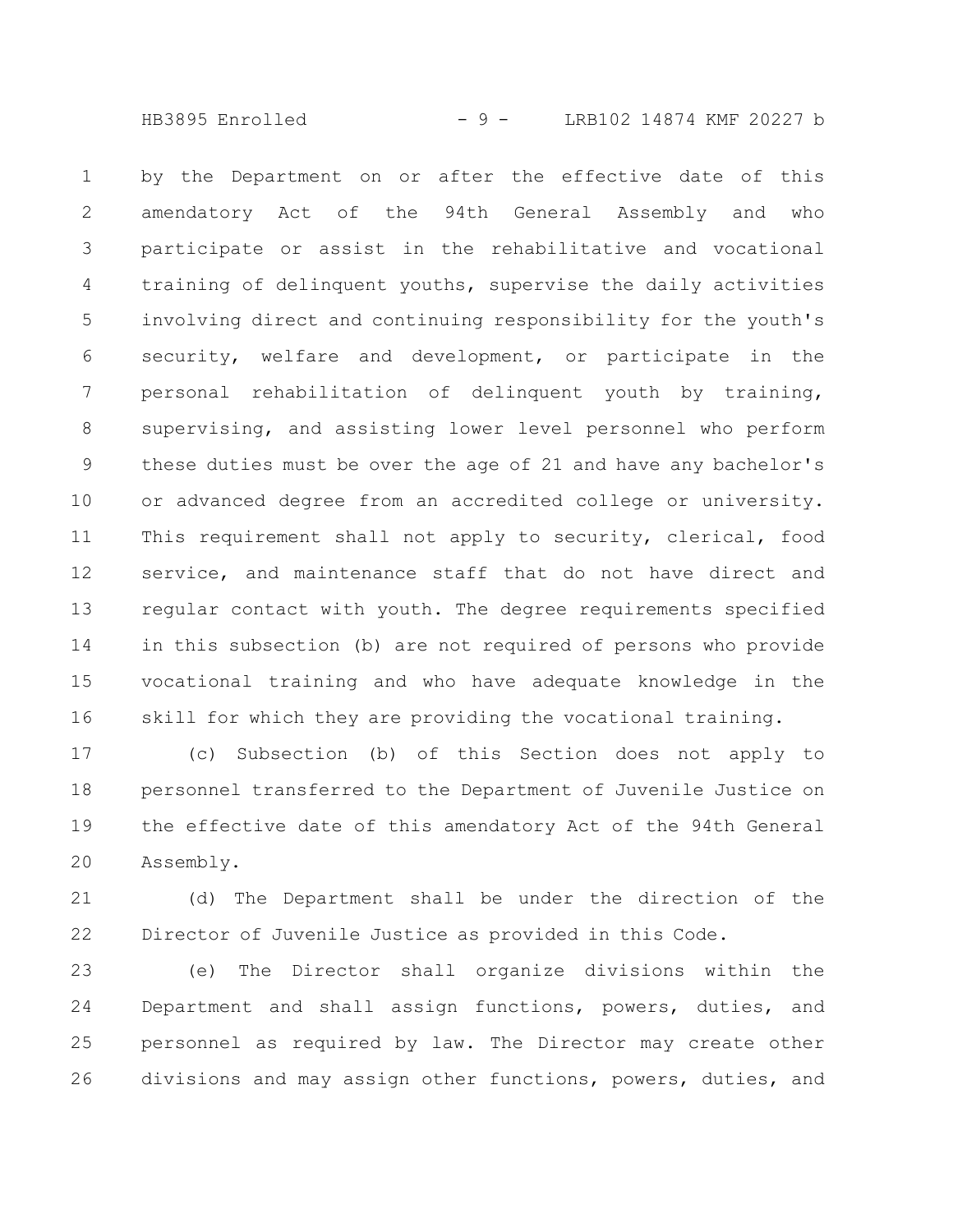HB3895 Enrolled - 10 - LRB102 14874 KMF 20227 b

personnel as may be necessary or desirable to carry out the functions and responsibilities vested by law in the Department. The Director may, with the approval of the Office of the Governor, assign to and share functions, powers, duties, and personnel with other State agencies such that administrative services and administrative facilities are provided by a shared administrative service center. Where possible, shared services which impact youth should be done with child-serving agencies. These administrative services may include, but are not limited to, all of the following functions: budgeting, accounting related functions, auditing, human resources, legal, procurement, training, data collection and analysis, information technology, internal investigations, intelligence, legislative services, emergency response capability, statewide transportation services, and general office support. 1 2 3 4 5 6 7 8 9 10 11 12 13 14 15 16

(f) The Department of Juvenile Justice may enter into intergovernmental cooperation agreements under which minors adjudicated delinquent and committed to the Department of Juvenile Justice may participate in county juvenile impact incarceration programs established under Section 3-6039 of the Counties Code. 17 18 19 20 21 22

(g) The Department of Juvenile Justice must comply with the ethnic and racial background data collection procedures provided in Section 4.5 of the Criminal Identification Act. 23 24 25

(h) The Department of Juvenile Justice shall implement a 26